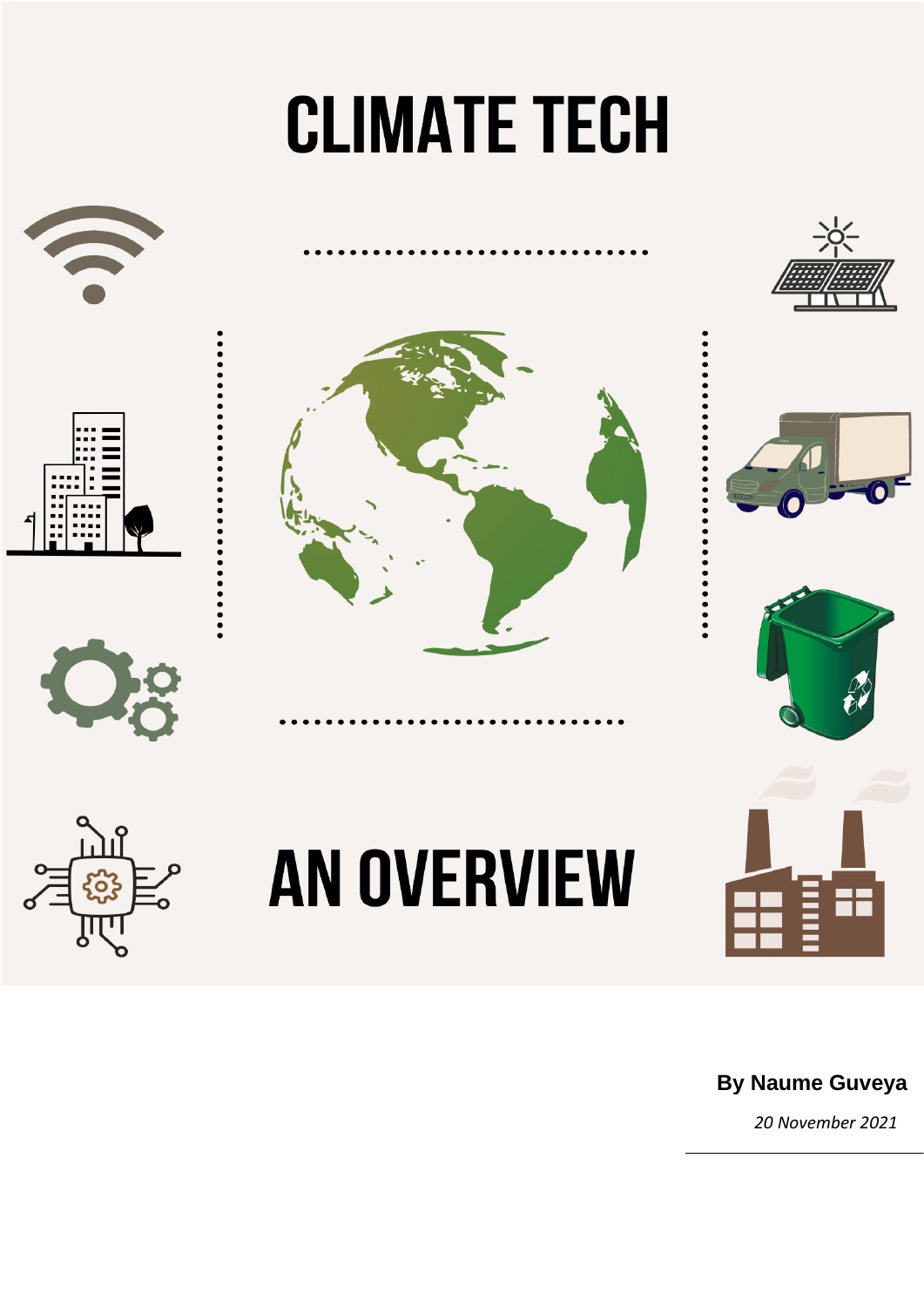Climate change used to be a distant theoretical concern.

Not anymore.

From the historic heat wave in Europe<sup>1</sup> to the wildfires in Australia<sup>2</sup> and California<sup>3</sup>, climate change is behind some extreme events with major impacts.

Not only are the past seven years on track to be the warmest on record<sup>4</sup>, but global sea-level rise reached a new high in 2021, with continued ocean warming and acidification.

The need for robust climate action is now more pressing.



Consumers are worried about climate change. 69% have changed their product and service choices due to climate change concerns<sup>5</sup>.



Governments are devoting some serious work and resources to the fight against climate change. Together with intergovernmental organizations, governments are among the most significant funders of climate action<sup>6</sup>.



Corporations are playing a bigger role in the fight against climate change. Hundreds of the world's largest companies are committing to bringing their net emissions to zero<sup>7</sup> and some have already begun to adjust and remodel their operations accordingly. Whether they will all follow through with their commitments remains to be seen.

But we can't talk about climate change action and the fight for a sustainable world without talking about climate tech. These new or improved technologies are helping combat climate change, but what exactly are they, how do they work, and what does the future hold?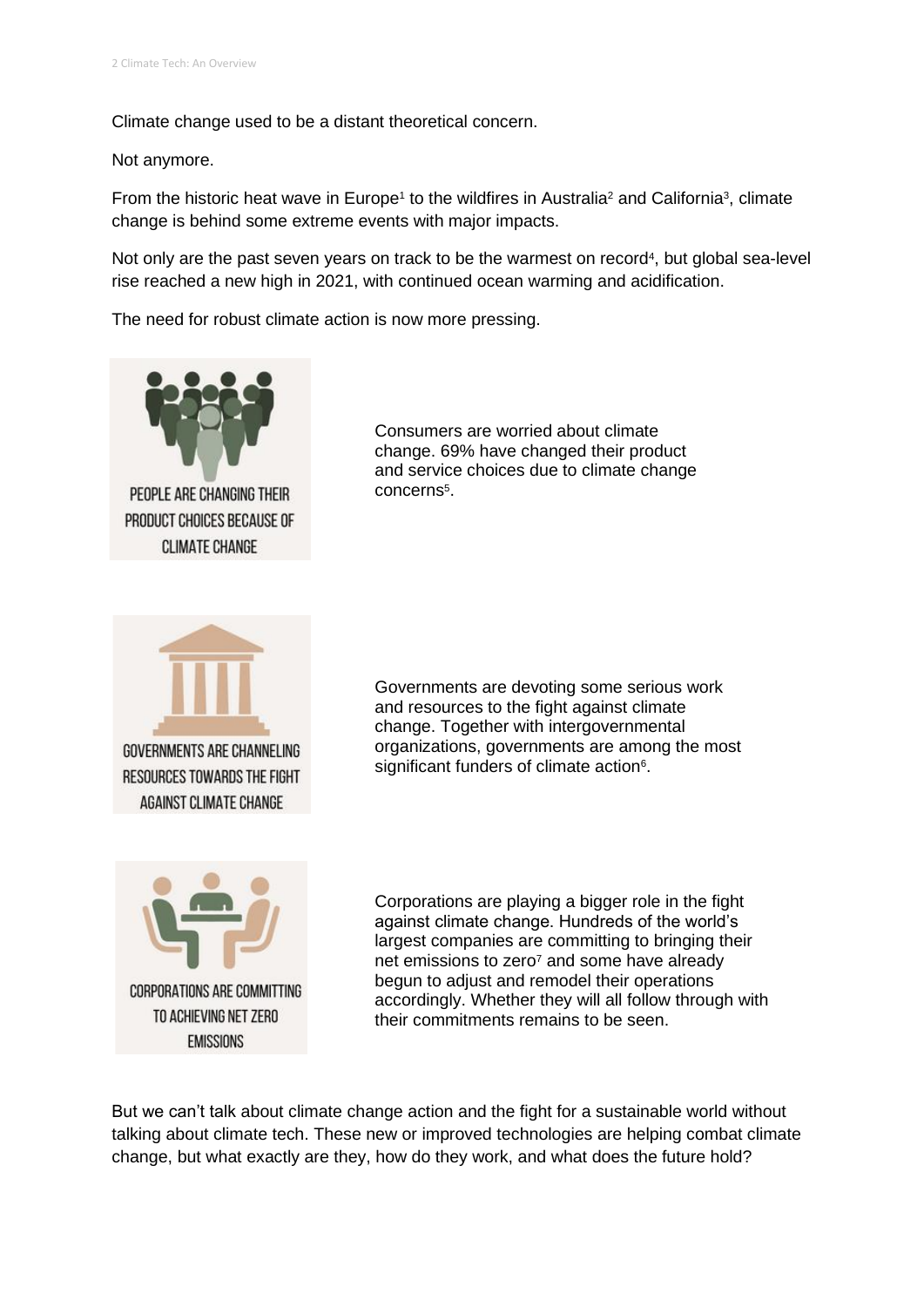# What Is Climate Tech?

Climate tech encompasses the various technologies focused on reducing greenhouse gas (GHG) emissions, addressing the impacts of global warming and increasing climate resilience.

The term climate tech is purposefully all-embracing to accommodate the wide range of innovations and technologies being used to lower GHG emissions and the many industries in which the tech is being applied.

Yet, despite being a broad term, climate tech applications can be grouped into three groups:



Group 1: Technologies and innovations that **directly reduce or eliminate GHG emissions.**



Group 2: Technologies and innovations that **help us adapt to climate change impacts.**



Group 3: Technologies and innovations that **improve our understanding of the climate**.

These three groups essentially highlight the benefits of climate tech. However, the tech also provides another benefit that may not be obvious at first glance — the ability to monitor and track progress.

People can create climate action plans and set climate targets, but they still need to quantify, reduce and monitor emissions. The process of bringing these three elements together is complex, error-prone, and time-consuming.

Enter climate tech.

The technology can simplify the process, making it more transparent, efficient and effective.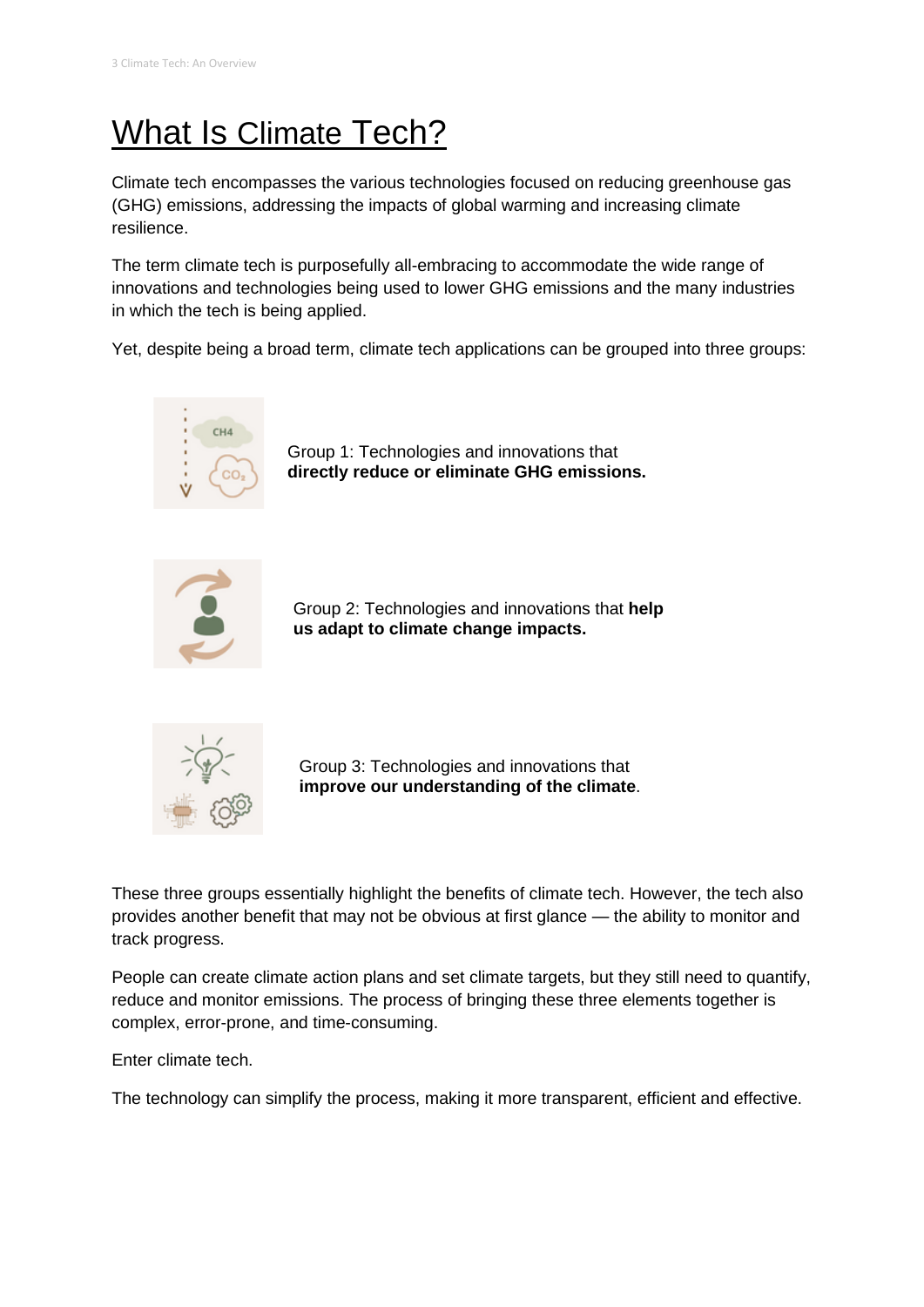# What Is The Difference Between Cleantech And Climate Tech?

Although people often use them interchangeably, these two terms aren't synonymous.

## WHAT IS THE DIFFERENCE BETWEEN CLIMATE TECH **AND CLEANTECH** CI IMATF TFCH **CI FANTFCH** Focus on cutting greenhouse gas Focus on optimizing performance and (GHG) emissions and addressing efficiency while minimizing negative climate change. impacts on the environment. **CLIMATE TECH: AN OVERVIEW**

Cleantech focuses on technologies and business models that increase productivity, efficiency and performance to minimize or eliminate any negative environmental impacts.

Put another way, cleantech reduces environmental impacts through more sustainable use of materials, energy efficiency, and other environmental protection action.

Its applications include clean air and clean energy, waste reduction and recycling, the built environment, transportation, manufacturing, and supply chain improvement.

On the other hand, the climate tech ecosystem comprises solutions that specifically address climate change and reduce GHG emissions. The focus is mainly on mitigating the drivers and impacts of GHG emissions (i.e. climate change).

Take technology that addresses the issue of clean drinking water, for example. Even though this tech falls under cleantech, it wouldn't be considered climate tech because clean water does not, by itself, actively reduce GHG emissions.

Conversely, agtech falls under climate tech rather than cleantech. Agtech solutions focus on developing more efficient, precise and less harmful food production methods that provide significant opportunities for methane reduction and carbon sequestration, both of which help mitigate the effects of GHG emissions. Minimizing impact on the environment is a secondary, albeit still important, benefit.

Still, there's a reason why people often use climate tech and cleantech interchangeably.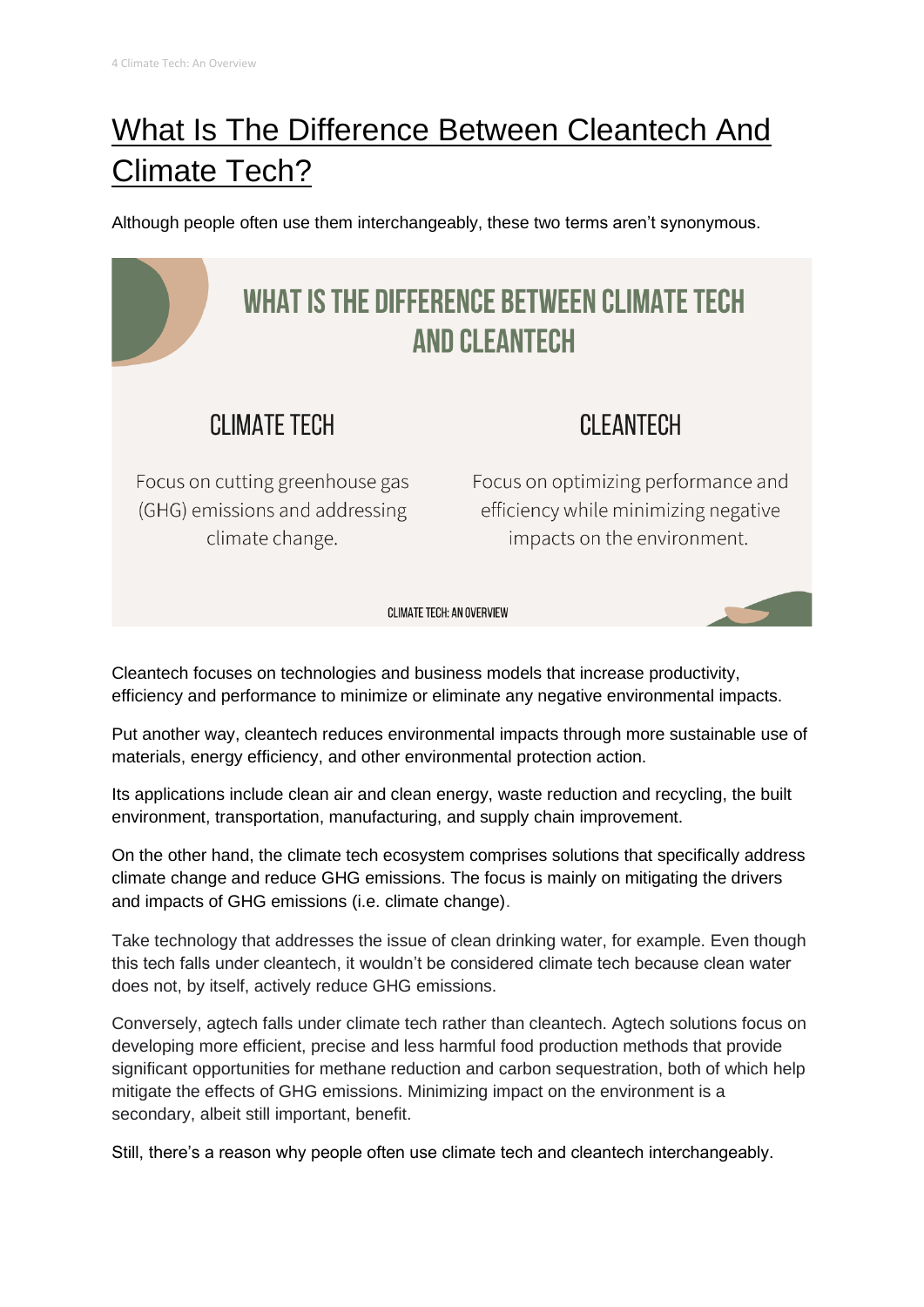

There's a big overlap when it comes to areas covered under each term. For instance, clean energy, the built environment, and transportation fall under cleantech, but they also fall under climate tech:

- Clean energy focuses on reducing reliance on fossil fuels that produce greenhouse gases.
- Climate tech in the built environment sector focuses on innovative building materials and improved energy efficiencies that can reduce building energy consumption, and ultimately, GHG emissions.
- Transportation is one of the top GHG emitters globally, and climate tech aims to curb this problem.

In light of this, let's have a look at some real-life examples of the applications of climate tech.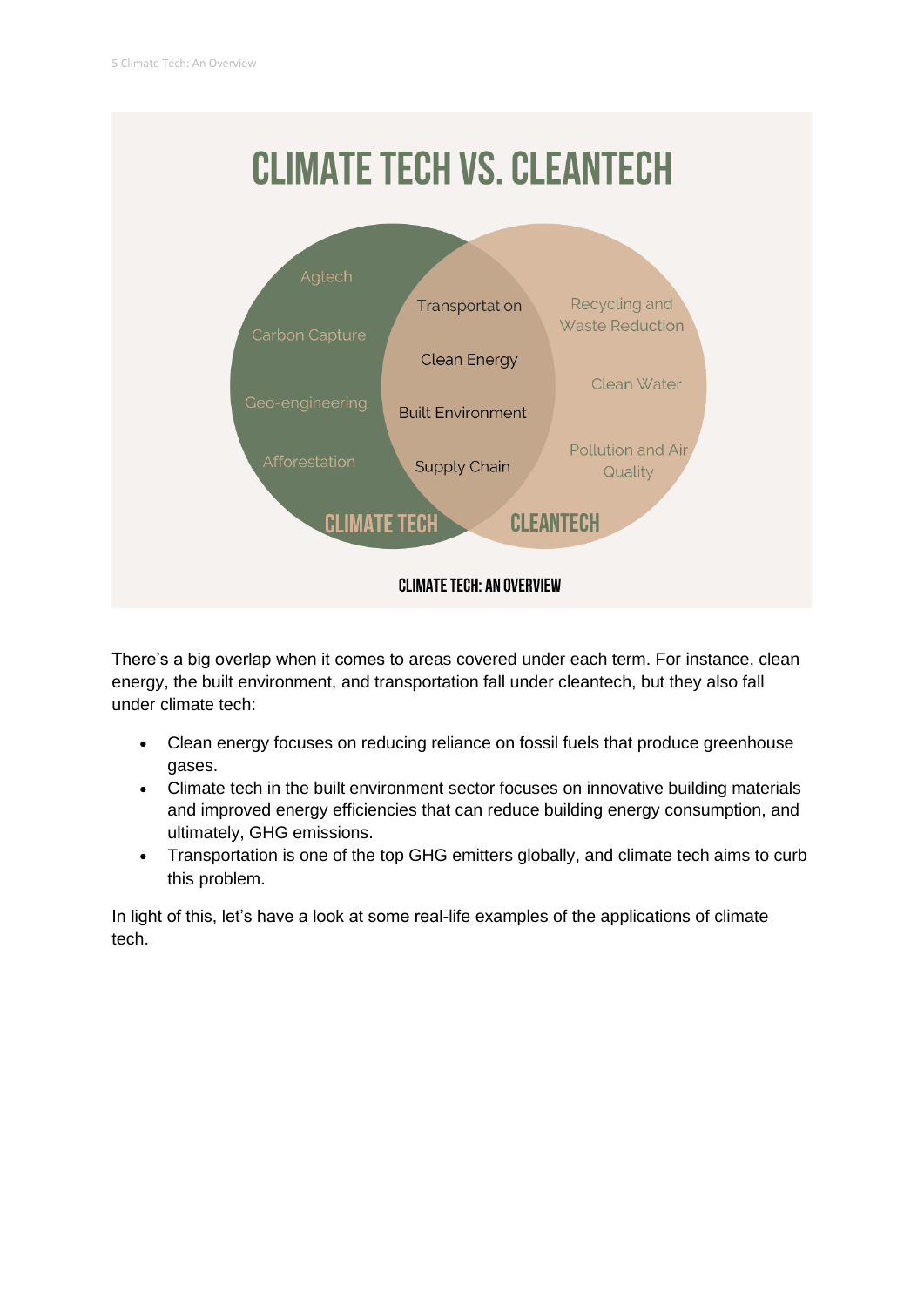# Examples Of Applications Of Climate Tech

## Carbon offsetting

Although they cannot replace the need to reduce GHG emissions and phase out fossil fuels, carbon offsets can still help address climate change and promote the use of renewables.

#### **Brand Example:** Klima<sup>8</sup>

**Solution:** Helping people go carbon neutral sustainably by allowing them to make measurable climate action.

**Solution Overview:** Klima's climate app calculates a person's carbon footprint, then, with the subscription fee, supports verified climate projects that remove or reduce emissions. The app also gives users tips on promoting climate health.



### Circular economy

By eliminating waste and pollution, circular economy actions reduce the emissions associated with the production of the materials that go to waste. A switch to a circular economy could ease pressure on virgin materials by 28% and cut GHG emissions by 39%<sup>9</sup>.

#### **Brand Example: Refurbed<sup>10</sup>**

**Solution:** Giving people access to highly price-competitive refurbished electronic products that look and function like new products.

**Solution Overview:** With over 130 refurbishers, the company is promoting the circular economy — reducing electronic good waste, which is often harmful to the environment.



Buildings contribute nearly 40% of annual global CO<sub>2</sub> emissions. Building operations generate 28% of the emissions and 11% are from construction and building materials<sup>11</sup>.

#### **Brand Example: Metrikus<sup>12</sup>**

**Solution**: Smart building platform for reducing the carbon footprint of building operations.

**Solution Overview:** Metrikus software analyzes building use, e.g., through energy and indoor air quality monitoring. The software then gives building owners and occupiers insights that help them increase efficiency and improve sustainability.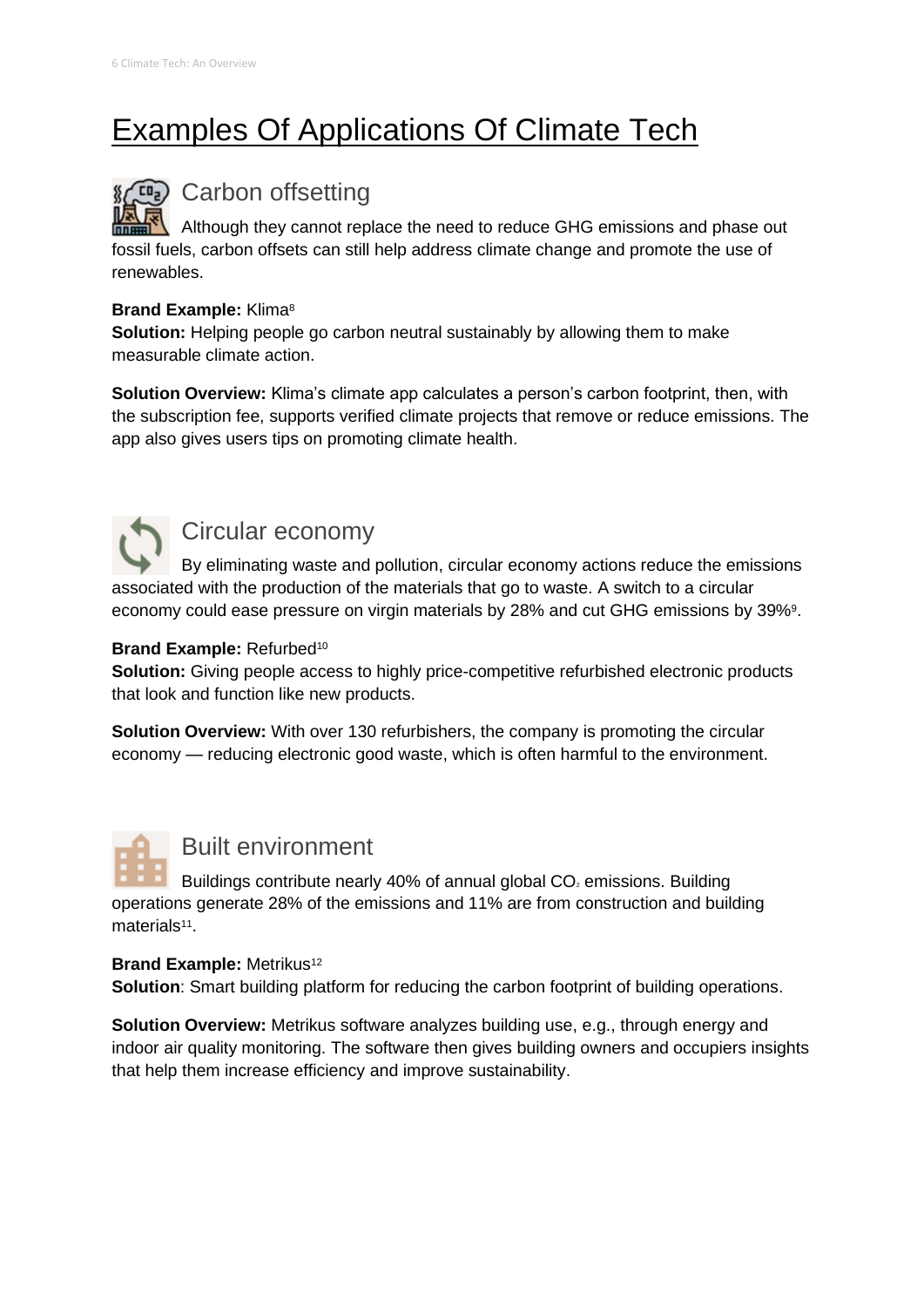## Food systems

Food production contributes close to 37% of GHG emissions. Furthermore, animalbased foods produce nearly twice the emissions of plant-based foods<sup>13</sup>.

#### **Brand Example: Gourmey<sup>14</sup>**

**Solution:** Cultivated meat that reduces dependency on climate-intensive products.

**Solution Overview:** Gourmey produces lab-grown meat from animal cells, allowing people to enjoy meat without sacrificing planet health. The startup started with cultivated foie gras and now hopes to mass-produce chicken and duck meat products since poultry is the planet's most-consumed meat. The company is also aiming to use a premium distribution strategy to sell its cultivated meat to high-end restaurants.



### Financial services

Interest in responsible investing is growing, but the climate impact of ESG funds is not always as good as the marketing may suggest<sup>15</sup>. It's important to improve the flow of money towards companies that are improving the environment while cutting funding for companies that are simply involved in greenwashing gimmicks.

#### **Brand Example: Carbon Equity<sup>16</sup>**

**Solution:** High impact investing that makes it easy for people to invest in climate funds.

**Solution Overview:** Carbon Equity lowers barriers to private market investing. It aggregates individual tickets to reach the high investment thresholds of top-tier climate funds that have passed a strict climate impact and performance assessment. The startup plans to make investing even more accessible in the future by further reducing the ticket size.

Solutions like Carbon Equity will help make investment more available to climate tech innovations.

Climate risk quantifying

Managing climate risk is key to reducing the risks associated with climate-related hazards, helping to protect the environment as well as people and their livelihoods.

#### **Brand Example: Cervest<sup>17</sup>**

**Solution:** AI-powered climate intelligence platform that allows organizations to quantify climate risk.

**Solution Overview:** Cervest is ushering in a new era of climate intelligence through machine learning and statistical science. The company gathers data and provides insights on climate risks to assets. What's more, the data spans multiple decades.

EarthScan, its first product, gives governments, enterprises, and NGOs on-demand climate intelligence to make decisions and improve asset resilience. For example, the product can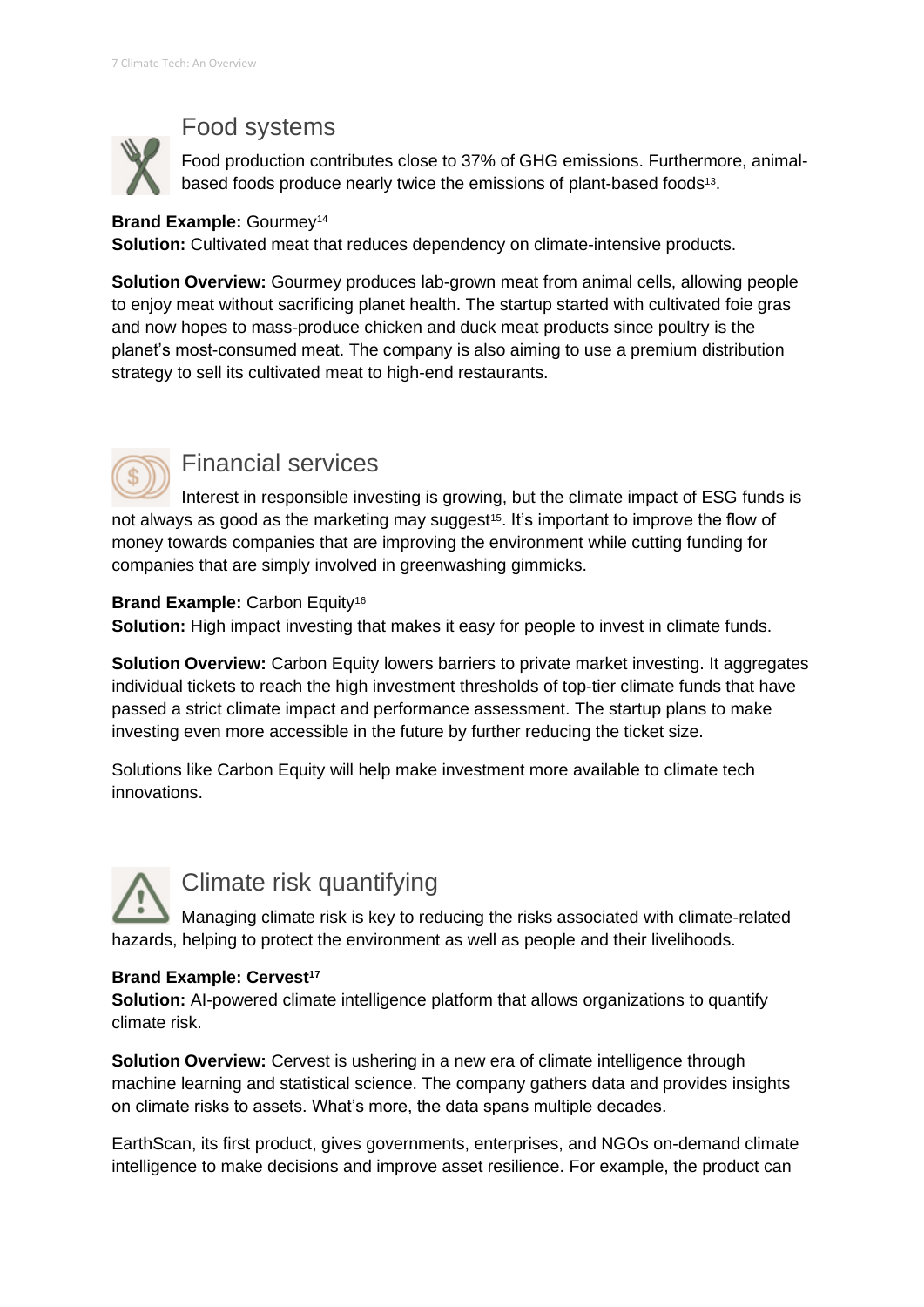show the impact of extreme temperatures, droughts and flooding on assets using data that goes back five decades and looks eight decades into the future.

Similarly, asset managers and banks can use EarthCap™, another one of the company's products, to integrate climate modeling research into decision making.



## Clean energy generation

While manufacturing and recycling solar power systems produce some GHG emissions, solar is a better energy source compared to conventional fossil fuel energy sources since it produces less life-cycle GHG emissions.

**Brand Example: Zolar<sup>18</sup> Solution:** Solar power systems.

**Solution Overview:** Zolar serves as a single resource for everything people need to install solar power systems. The company's services encompass everything from planning to system installation. Zolar also aims to make solar power system installation accessible to all by allowing customers to rent solar systems, thereby eliminating high up-front costs.



## Mobility and transport

The global transportation sector is one of the largest contributors to GHG emissions. Medium and heavy trucks account for  $22\%$  of transportation CO<sub>2</sub> emissions, making them the second-largest polluters in the sector after passenger cars<sup>19</sup>.

Trucks produce close to half the emissions of passenger cars. Nevertheless, when you consider that there are significantly fewer trucks than cars on the road, you can see just how polluting the trucks are.

**Brand Example: Volta Trucks<sup>20</sup> Solution:** Sustainable last-mile logistics.

**Solution Overview:** The electric vehicle manufacturer is redesigning and electrifying large cargo vehicles used for middle- and last-mile delivery in urban centers. By so doing, the company is eliminating the harmful pollution that causes local air quality problems and climate change.

The applications of climate tech solutions are on the rise.

What are the implications of this growth and what is the climate tech sector's outlook?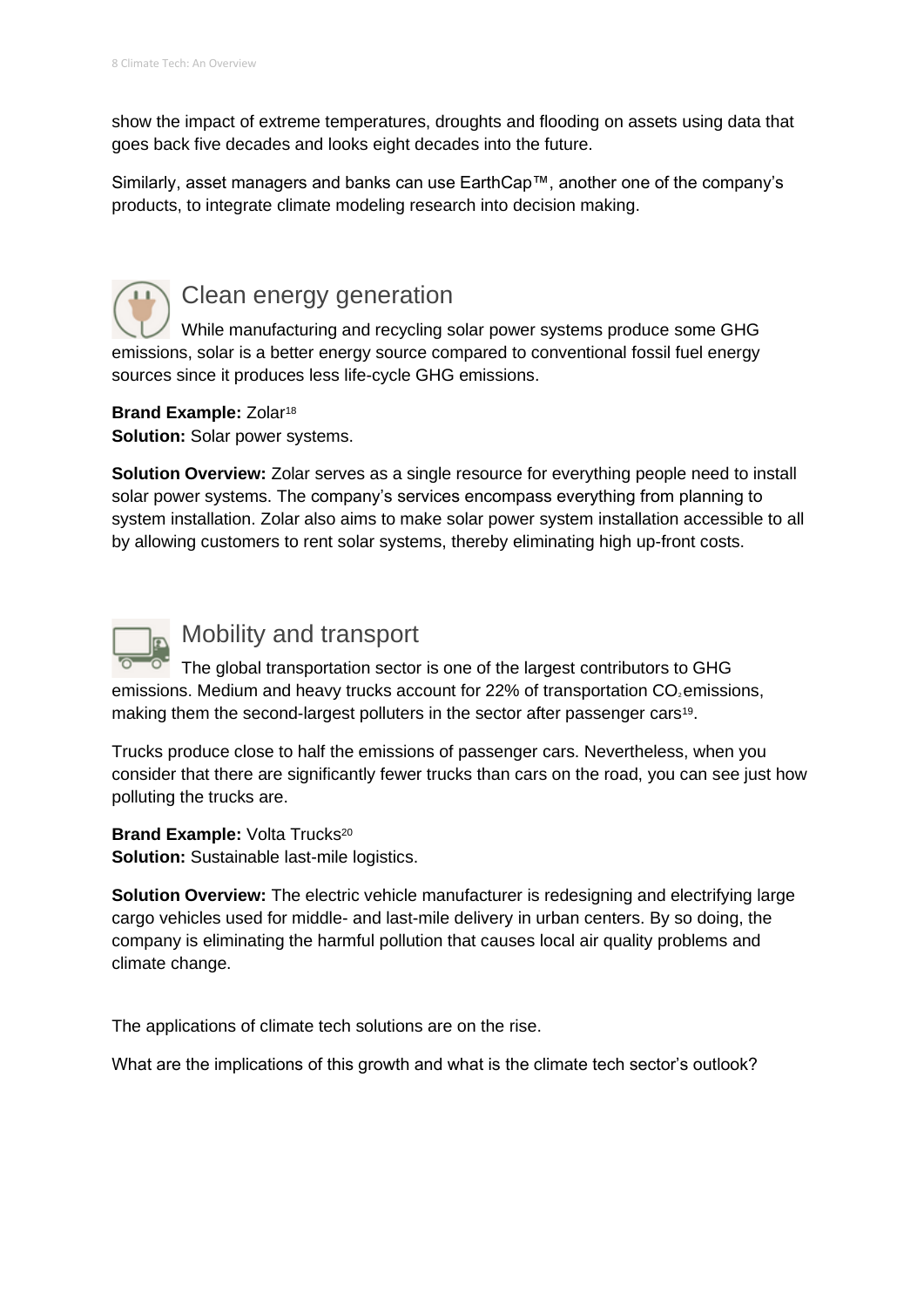# The Future Of Climate Tech



Investment in climate tech is booming.

PE and VC investment reached \$87.5 billion in 2021, according to a report from PWC<sup>21</sup>.

The future looks promising, but there are some lessons to be learned from the past.

## A Look At History

A lot of investors will know that it's nearly a decade since what is perhaps one of the worst boom-and-bust cycles in the history of tech investing.

As climate tech gains momentum, many people still remember how cleantech VCs lost their money<sup>22</sup> after over 90% of the startups funded between 2006 and 2011 failed to generate any ROI<sup>23</sup>.

Are things any different this time around?

The simple answer is yes, and this is why.

# What's Different Now?







The first thing is something alluded to earlier — individuals, companies and governments are taking climate change a lot more seriously today than they did ten years ago. People are ready to support business models that can make a change.

The second is that renewables are now price-competitive with fossil fuels, consequently leveling the playing field a bit more and setting the stage for a global transition to clean energy systems. This shift is creating more market opportunities for businesses that can capitalize on the emerging renewables economy.

Another thing is that many of today's most promising climate tech startups are focusing on software.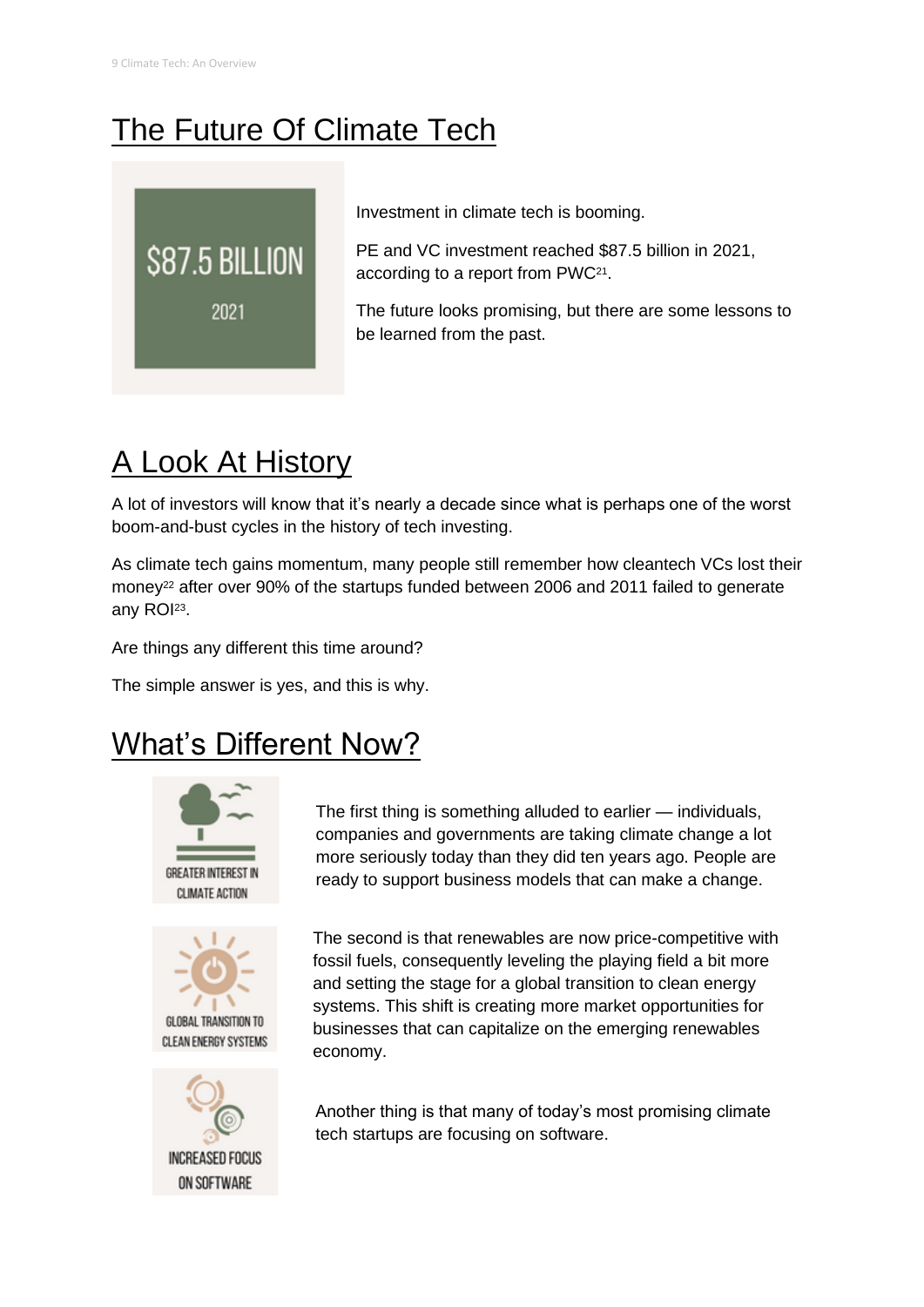The majority of the companies that dominated the first cleantech era did not benefit from the software business model. Think battery, solar panel, biofuel, and electric vehicle startups.

A lot of the startups had to invest a lot of years in product development and they also had to develop large-scale manufacturing strategies, often before determining if their product was commercially viable.

Take Solyndra, for example. The promising startup failed to scale solar module manufacturing in a cost-effective way<sup>24</sup>. Similar to many of the startups at the time, Solyndra was highly capital-intensive, plus it had long and uncertain tech development timelines with not-so-robust unit economics.

The result?

Solyndra shut down and investors lost close to \$2 billion.

But something else emerged amid the chaos. The few startups that did survive the previous cleantech era (e.g., Tesla<sup>25</sup> and Nest) had something in common; they were softwarecentric.

It's companies like these that make up a large proportion of the current climate tech landscape. The startups — for instance, those in the precision agriculture sector — are applying software and machine learning in the fight against climate change.

## But There's Still A lot Of Work To Be Done

The climate tech space is looking favorable. Creating viable solutions still requires a lot of work though.

Funding is still one of the big issues as highlighted by the PWC report.

- 1. Investment in climate tech has become largely stagnant. Of the 15 solutions analyzed in the report, the top five (which make up over 80% of emissions reduction potential by 2050), got just 25% of the climate tech investment between 2013 and 2021.
- 2. The investment that has been disbursed to date has mainly gone towards tech solutions that account for only 20% of the overall emissions reduction potential.
- 3. The companies tackling the big emitters are not necessarily attracting the most funding. For example, the built environment contributes over 20% of GHG emissions, but it has received only 4% of climate VC investments.

There's a need for significant and sustained investment in solutions and technologies that will have a more direct impact on GHG emissions.

Additionally, it's been suggested that close to 50% of global  $CO<sub>2</sub>$  emissions reductions by 2050 will stem from technologies that are currently in the development or prototype phase. Sustained investment will help accelerate R&D and ensure that the solutions are commercially ready in the near future.